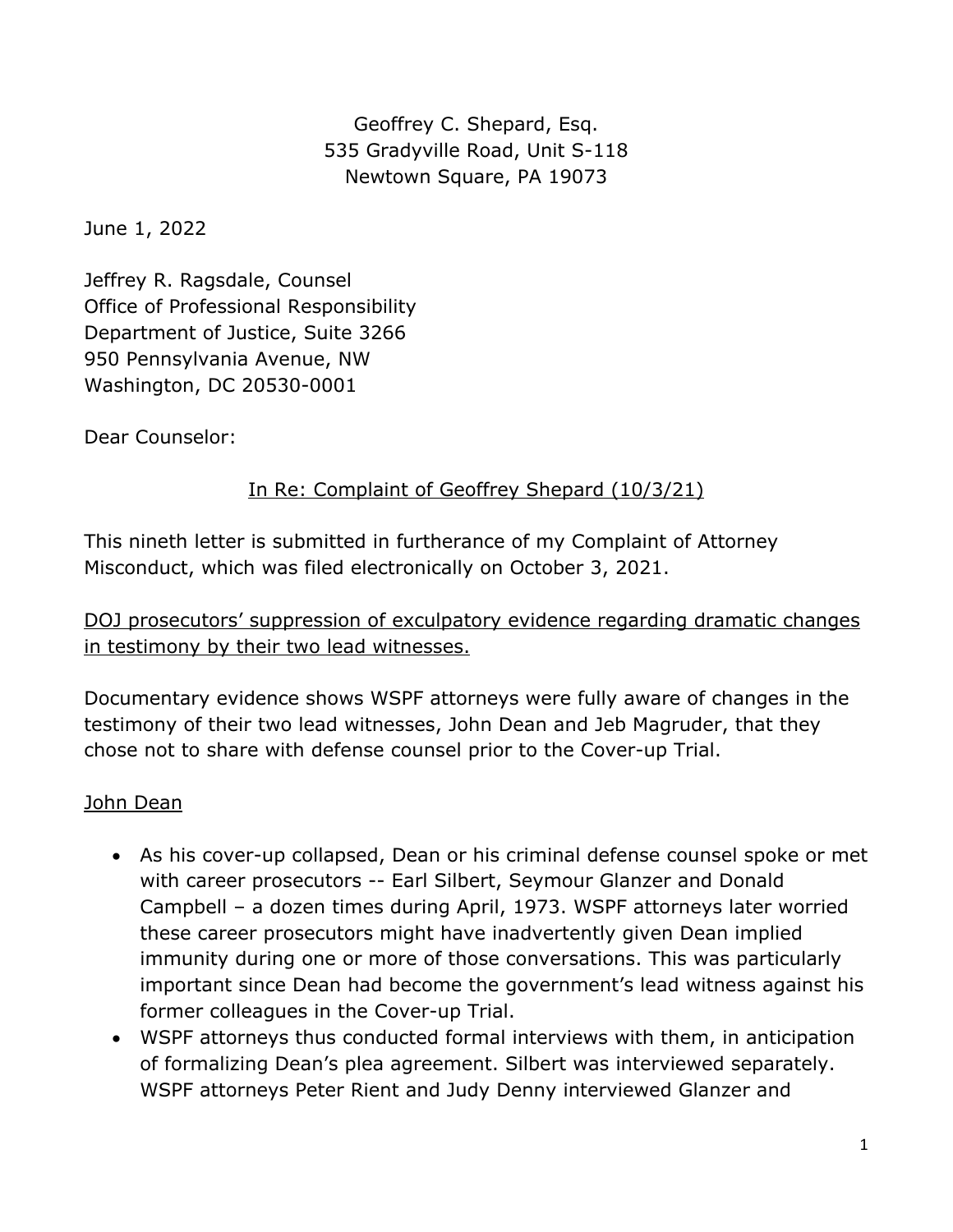Campbell together on two occasions – September 18 and October 10 - which were memorialized in a single memo dated November 15, 1973. Their approach was to review each and every meeting, walking the career attorneys through Dean's disclosures.

- It is this November 15 memo https://shepardonwatergate.com/documents/RN004-U.pdf -- which is the focus of my immediate concern, because it documents a series of disturbing changes in Dean's testimony, as he sought immunity from those career prosecutors. Here are the interesting parts:
	- o 4/6/73 [first extensive meeting with Shaffer]: **"Shaffer talked only of Dean's knowledge regarding Mitchell and Magruder. There was nothing said about Ehrlichman, Haldeman, Colson, or Nixon.**" p. 5
	- $\circ$  4/8/73 [first face-to-face meeting with Dean]:
		- § **"President had not been told everything yet." p. 6**
		- § **"Dean told about the January and February meetings in Mitchell's office, but did not tell about [his] hiring of Liddy or talking with Liddy before the January meeting."** p. 6
		- § **"Dean did not mention his subsequent meeting with Haldeman at this time. He gave no information at all about Haldeman or Ehrlichman." p. 7**
		- § **"Dean admitted cross examining Magruder for his grand jury appearances and suggesting weaknesses in Magruder's testimony." p. 7**
	- $\circ$  4/9/73 [second extensive meeting with Dean]:
		- § **"Dean did not mention cover-up until later, so prosecutors didn't understand Dean's references to money other than that money was to pay Hunt's requests conveyed by O'Brien."** p. 7
		- § **"Shaffer said Dean had "nibbled" on the \$15,900 that Howard and Strachan had given him, having taken about \$4,000 for his honeymoon and put a check in the safe."** p. 14
		- § **"At this point, the prosecutors had begun to think of Dean as a defendant rather than as a witness. . ."** p. 14
	- o 4/15/73: **"Glanzer thinks Dean discussed receiving 302's from Gray "to keep abreast of the news leaks." Dean did not mention**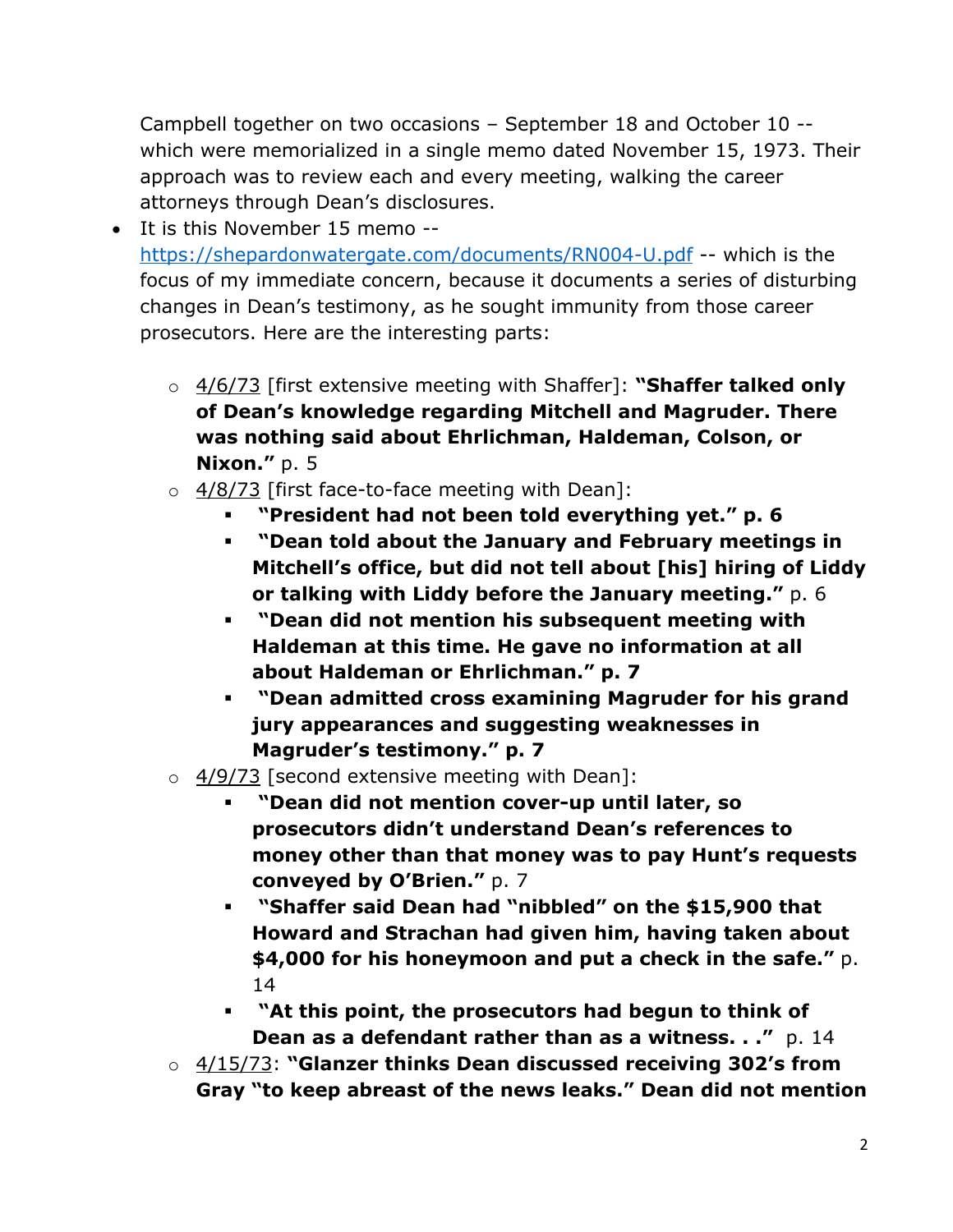# **that he had previously requested 302's from Petersen and Kleindienst and had been turned down."** pp. 15-16

- $\circ$  Meeting of 4/9/73 [second extensive meeting with Dean]:
	- § **"Dean never acknowledged a cover-up or conspiracy or paying the defendants for silence until after he was fired (April 30, 1973)."** p. 10
	- § "Dean said that at some point Parkinson and LaRue had come to Dean's office with a sheet of paper with money requests from Hunt on it, **but Dean never said that the money was for Hunt's silence**." p. 12
	- Campbell remembers that Dean told of the March 21 meeting where Dean attempted to tell the President about the situation, **but that the President didn't understand**." p. 13
- $\circ$  "May 1: By the end of April, Dean had become much more antagonistic toward Haldeman and Ehrlichman in his discussions with the prosecutors and also in public, issuing the "scapegoat" statement. **Before that, the impression he gave of Haldeman was of a "great devoted public servant," clean and hard working. He had been restrained in his praise of Ehrlichman**." p. 17
- o [Here is that same entry, from handwritten notes, presumably taken by Judy Denny. Note the startling changes!] 5/2-5/3, 1973: "Situation in state of flux because of Senate Committee & Cox after 4/15**. Dean becomes antagonistic to Ehrlichman & Haldeman whereas before he had given impression that H was clean & was restrained as to E's involvement.** This was around time of 'scapegoat' statement by Dean." p. 1
- o "On May 3, **Dean began focusing on Presidential involvement, thus dramatically changing his previous stance**. Glanzer and Campbell agree with Silbert's account of Dean's statements about the President." p. 23

These observations, made from notes taken by the career prosecutors who first interviewed Dean, shows material changes in his story that would have enabled defense counsel to seriously undermine Dean's credibility as the government's lead witness.

• It seems readily apparent the Glanzer/Campbell interviews were not consultive in nature – and did not constitute attorney work product. Indeed,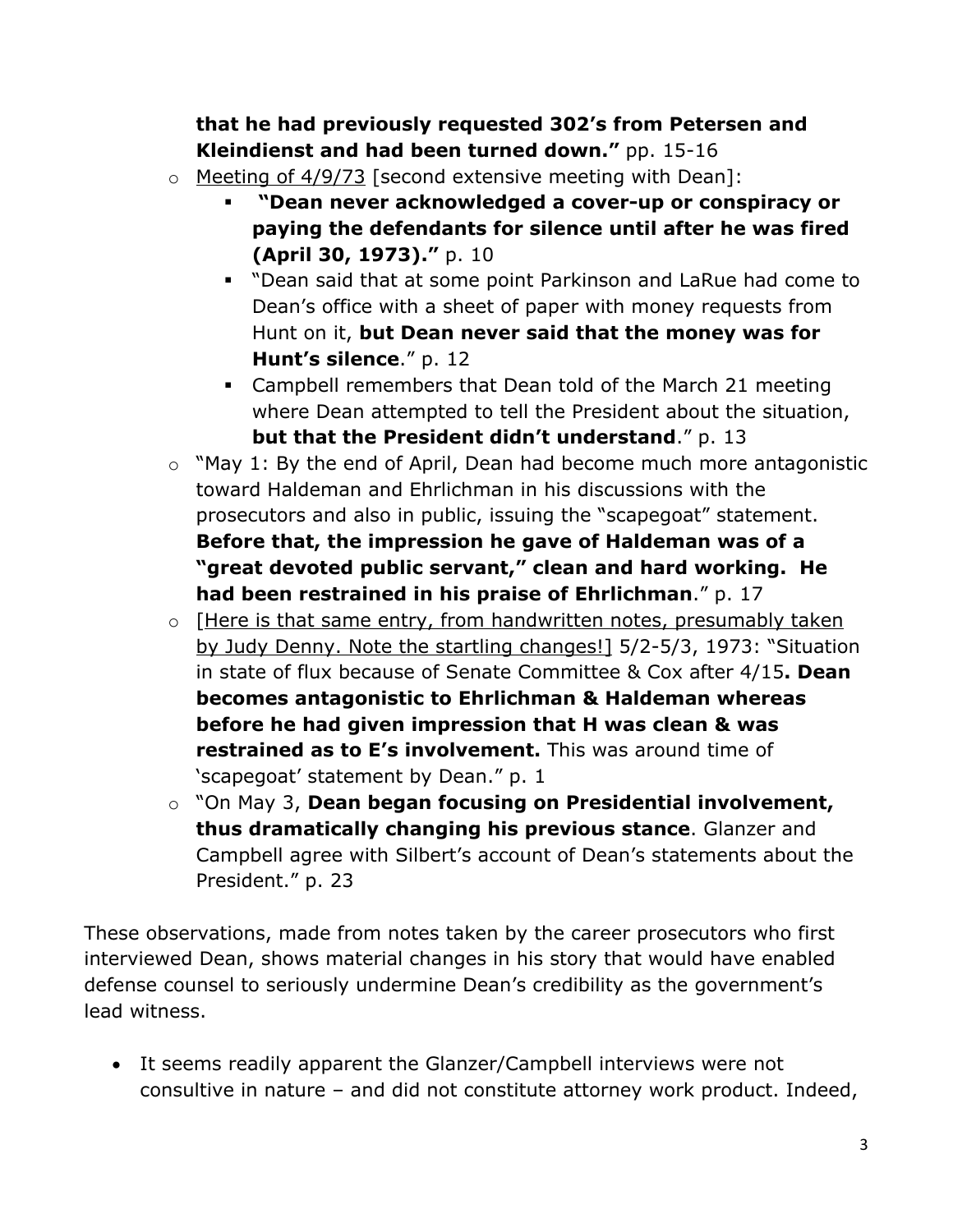Glanzer and Campbell were treated as witnesses and their disclosures were highly relevant to the credibility of Dean's expected trial testimony.

- Simple, inadvertent oversight of this key memo is highly unlikely for at least two additional reasons:
	- o Lead trial prosecutor James Neal became concerned on the first day of trial that the defense would seek to bring out changes in Dean's testimony and instructed his associate, Larry Iason, to prepare a memo in response.

https://shepardonwatergate.com/documents/RN004-V.pdf

 $\circ$  The memo's two authors – Rient and Denny – were two of the six attorneys who signed WSPF's brief in response to defendants' appeal of their Cover-up convictions, specifically re-asserting that they had provided all materials required to be shared with defense counsel under Brady.

What is so telling about this suppressed memo is that it not only detailed changes in John Dean's testimony which were not shared with defense counsel, but that Dean did not even begin to accuse Nixon, Haldeman or Ehrlichman until a month after he began meeting with prosecutors – and after he'd been fired from his position as counsel to the President.

WSPF prosecutors' failure to share this information is an egregious violation of prosecutorial ethics which undermines any idea that Watergate defendants received the due process of law guaranteed by our Fifth and Sixth Amendments.

# Jeb Magruder

So, too, with Jeb Magruder, prosecutors' second most important witness. Nixon's lead defense counsel, Fred Buzhardt, told me back in 1974 that James Neal had said they were not at all sure they could put Magruder on the stand in good conscience as a government witness, since his testimony had changed so frequently.

I later uncovered confirmation of such concerns in WSPF files in the form of a 45 page guide, apparently designed for use in conducting Magruder's direct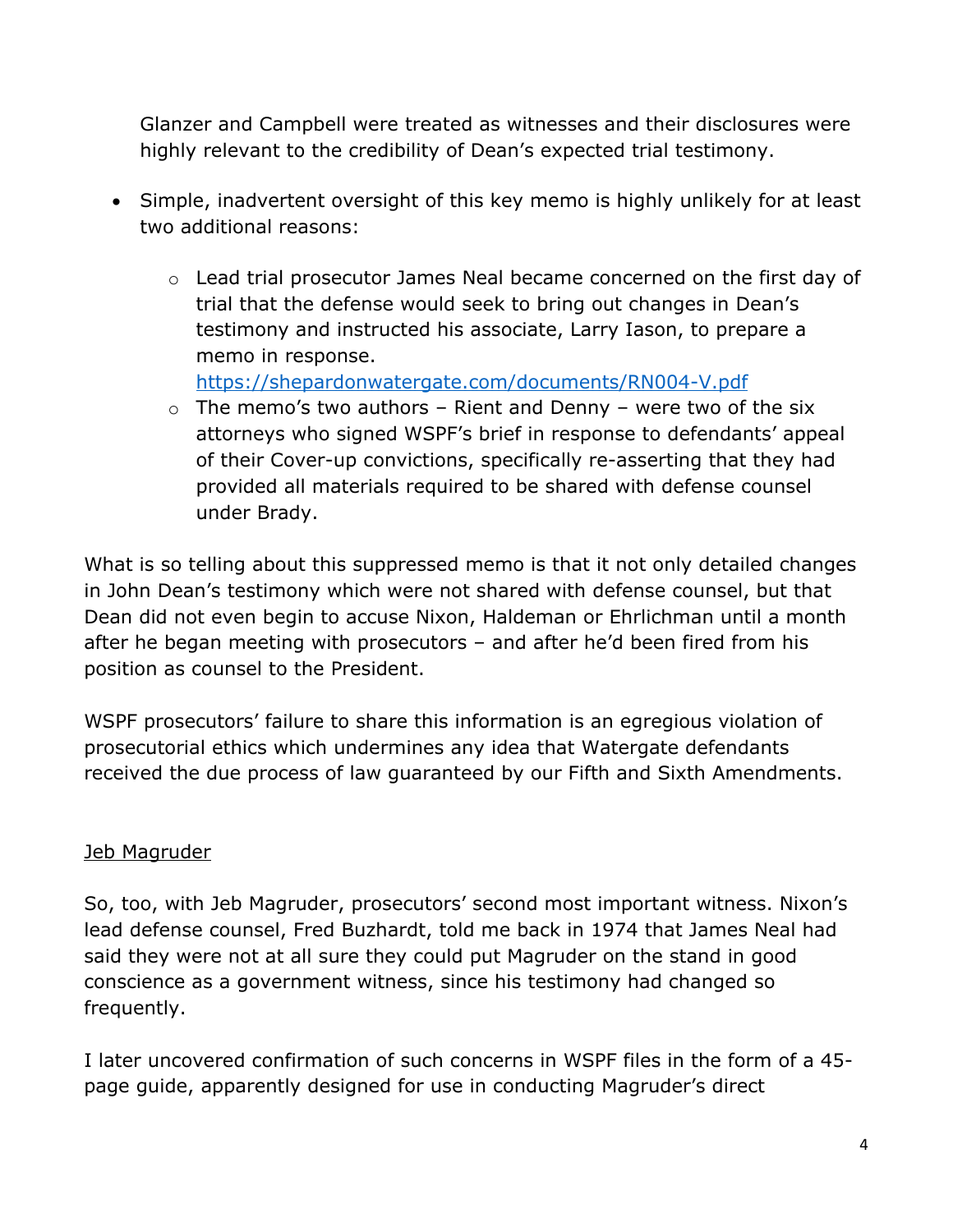#### examination in the Cover-up Trial. It is set forth at

https://shepardonwatergate.com/wp-content/uploads/2015/06/AD-7-

7.compressed.pdf. It seems that Magruder had appeared five times before the grand jury and interviewed in depth in fourteen meetings with WSPF prosecutors. Eager for any sort of plea deal, Magruder seemed willing to recall events in ways he hoped would please prosecutors.

The guide, presumably prepared by Jill Wine-Volner, highlights some four dozen instances where Magruder's expected testimony will be inconsistent with his prior sworn testimony or that of other prosecution witnesses.

Volner echoes these points in her recent book, *The Watergate Girl* (Henry Holt and Company, 2020) in her chapter about Magruder, titled "The Watergate Boy." Here are some excerpts:

- "I was used to sexist assumptions. What I wasn't used to was Magruder's utter amorality. He had lied and lied and lied. To the FBI, to Justice Department investigators, to a federal grand jury, to Judge Sirica." (p. 27)
- Lying was as natural to him as breathing." (p. 27)
- You might think lying was part of Magruder's DNA." (p. 28)
- "No witness in my experience had affected me the way Magruder did. I was stunned by the ease with which he dissembled, even as he tried to clear himself. He was a slippery confabulator, and, I came to the conclusion, based on our many hours of conversation, that he had no moral center." (p. 30)
- "I detected a slight smirk on his face and felt he was just telling me what he thought I wanted to hear." (p. 30)

In spite of these doubts, WSPF prosecutors chose both to go ahead with Magruder as a lead witness – and not to share evidence of their doubts as to his veracity with defense counsel. Volner offers the following explanation:

"Magruder wasn't telling us the *whole* truth. Still, we needed him badly. He was the only key figure in the planning of the break-in and the early development of the cover-up whom we were likely to secure as a witness, and he was the bedrock of any case against his former boss, John Mitchell." (p. 30)

# **Conclusion**